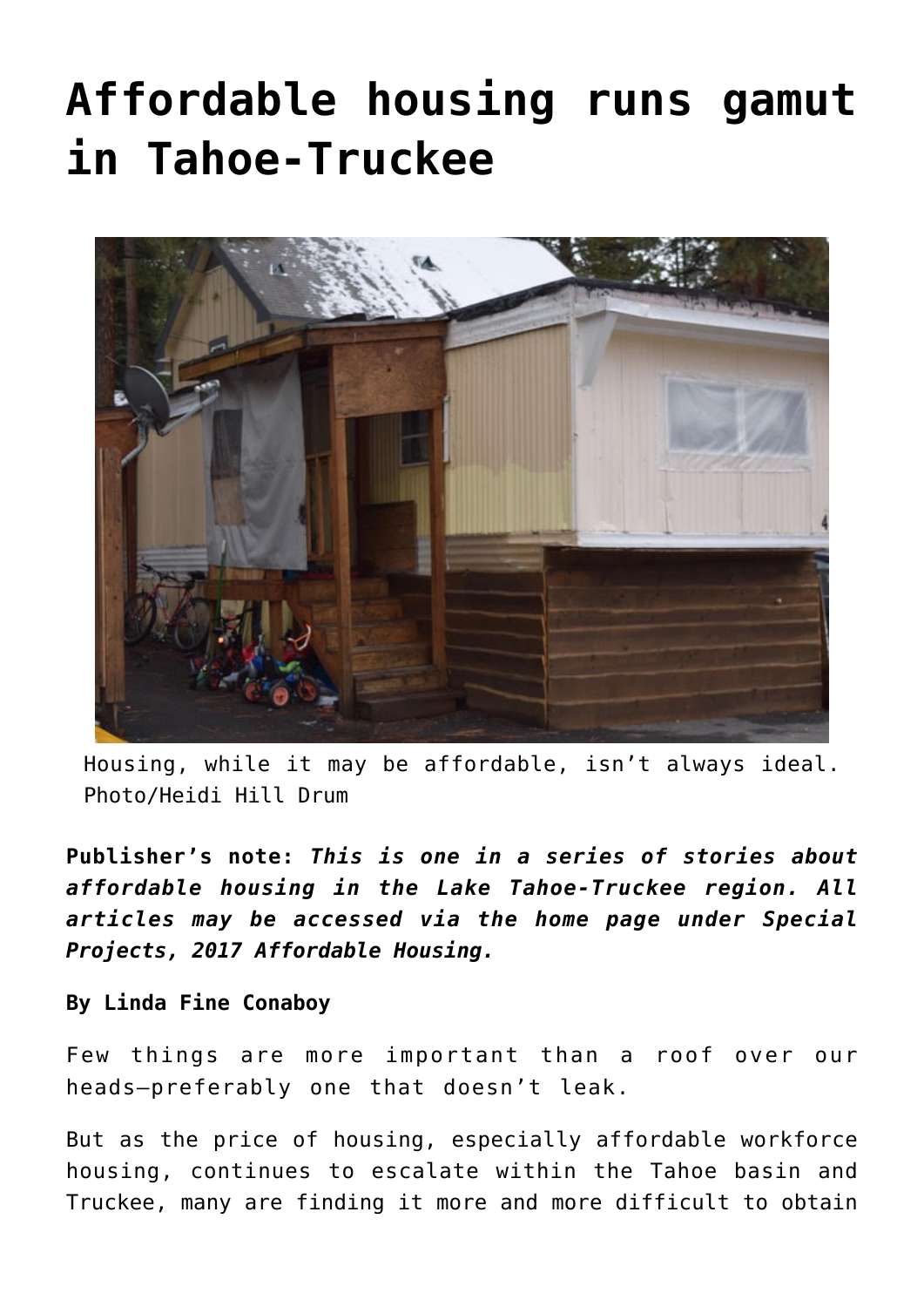a suitable place to live. According to research, this problem is having an affect not only locally, but also nationwide, especially for those on the lower end of the income scale.

In an attempt to make sense of the local housing scene, *Lake Tahoe News* talked to local area experts to try to quantify the extent of the situation, which continues to spiral out of control. Communities around Lake Tahoe and the town of Truckee are all feeling the economic pinch that a lack of accessible housing brings.

Workers find themselves burdened not only by not having places to live near their jobs, but also, because many must commute miles and miles just to get to work, they must dig deeper to afford the high price of transportation costs.

As an example, one family consisting of mom and dad who work in Truckee, and three kids who attend Truckee schools, now commutes every day to work and to school from Reno, where they were lucky enough to find a home to suit their paychecks.

Their story is not atypical—many individuals and families around the lake are struggling, some even to a much greater degree.

Affordable housing. Workforce housing. Low-income housing. Section 8, below market rate, deed restricted and extremely low-income are a few of the names used to indicate various income groupings.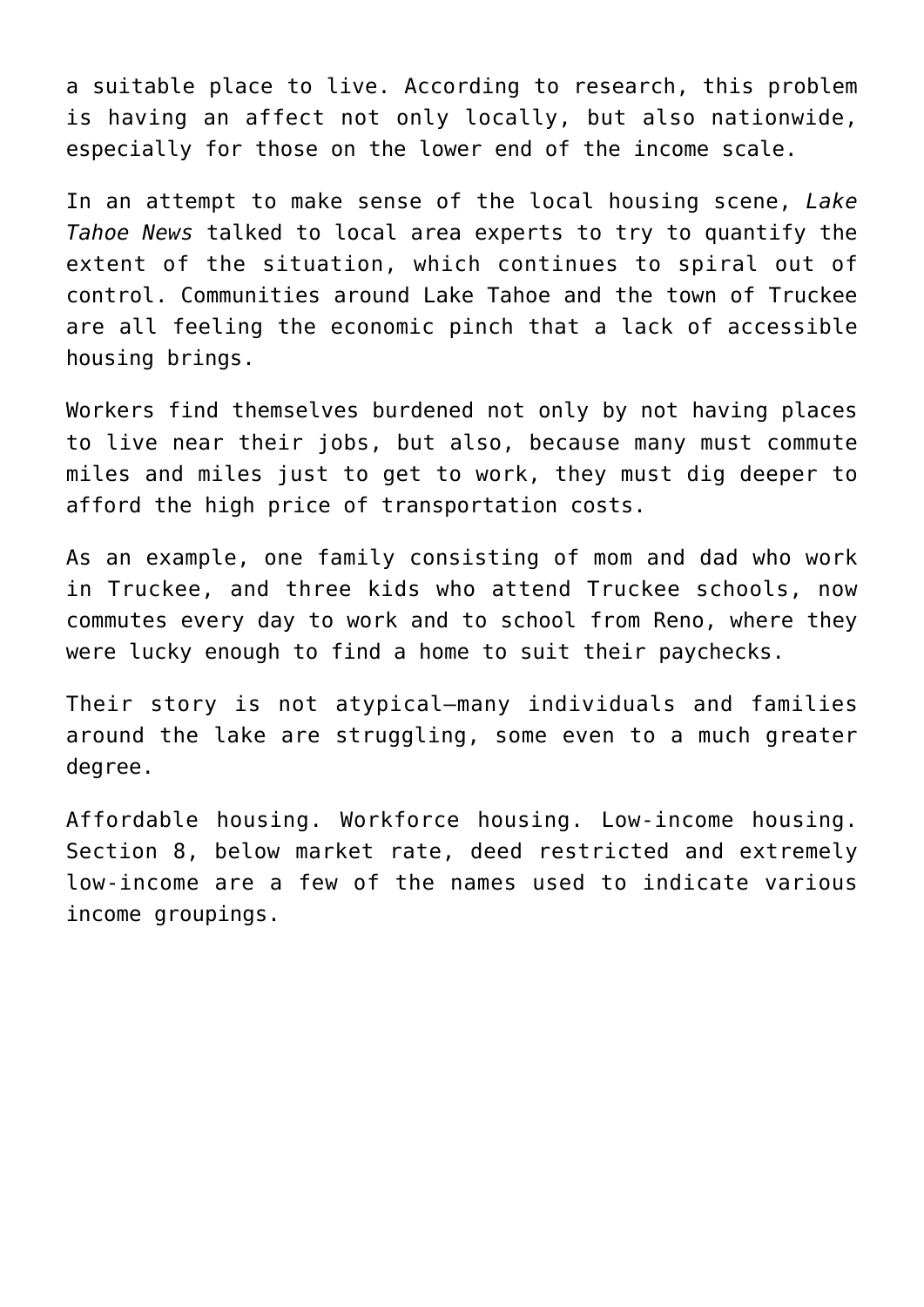

An example of an affordable housing project in Kings Beach. Photo/DOMUS Development

What do these classifications mean? A brief summary is in order before we can even begin to take a look at what housing is available within the assorted categories.

Affordable housing: Under federal statutes, housing is considered affordable when it requires the dedication of no more than 30 percent of gross household income, including rent or mortgage payments, utilities, taxes and insurance, homeowner's association fees and other related costs.

Area median income: The median household income for an area. Usually household size is considered when designating this term.

Below market rate housing: Refers to properties that are leased or sold at prices that are below the current market value.

Deed restriction: A requirement recorded at the sale of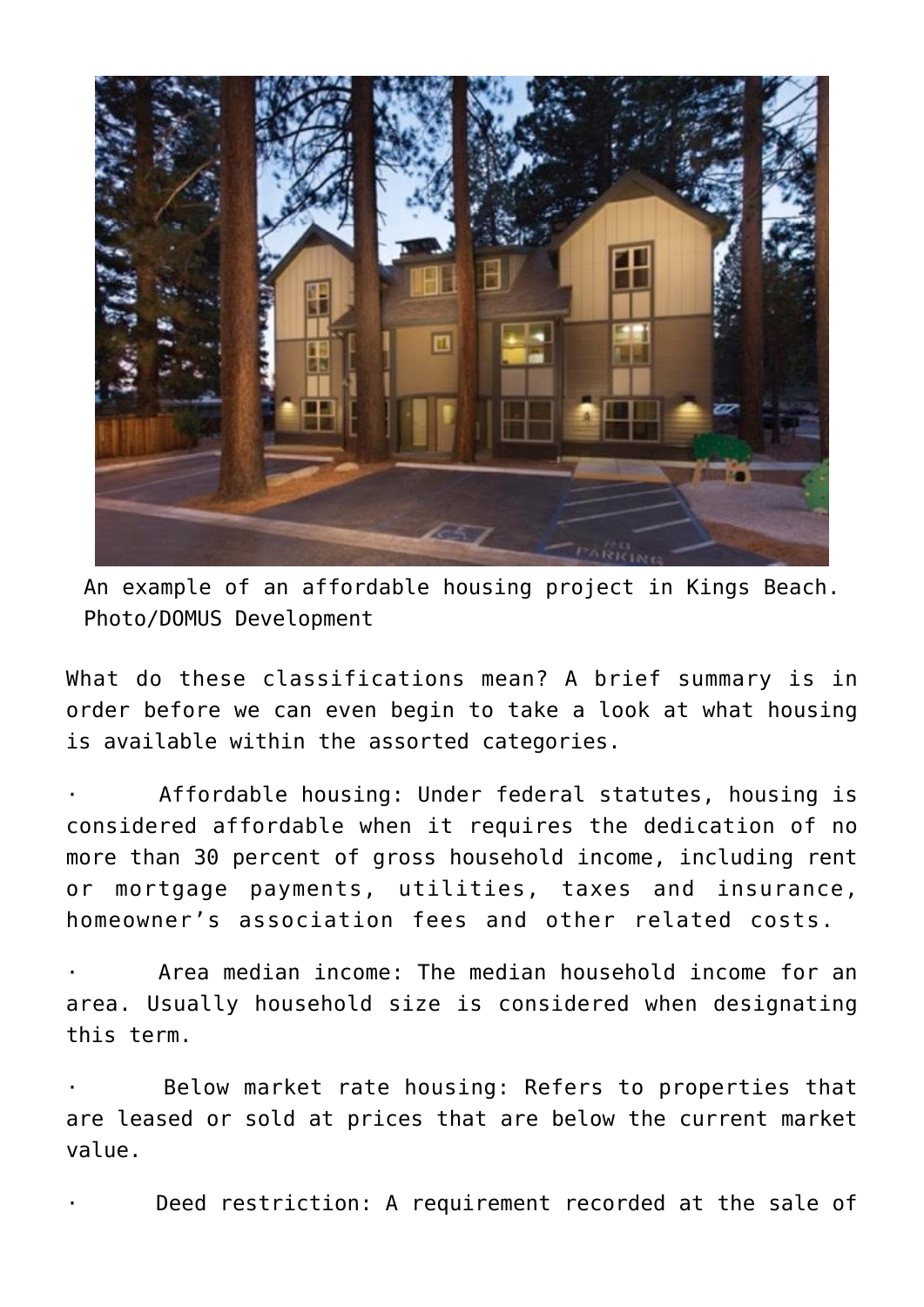the property that ties the current or future owners to the specific use of the property.

Extremely low-income: This grouping includes those with annual incomes that are equal to 30 percent or less of the area median income of an area.

Workforce housing: Targeted to be accessible to households that include members of the local workforce. However, the income levels targeted for workforce housing are often limited to those who do not otherwise qualify for subsidized rental or for-sale housing, but who may still have a hard time affording market-rate housing.

Subsidized housing: Housing that utilizes some sort of rental assistance. For example, housing where all or a portion of the monthly housing costs are paid directly by the government. A good example of this is Section 8 housing where a renter pays only a portion of the rent determined by the household's income.

An article from the website, Realtor.com, written by Lisa Johnson Mandell, stated that unfortunately, being eligible for affordable housing doesn't mean you will actually get the help you need. Under current funding levels, affordable housing programs can assist only approximately 4.8 million low-income families—that's about 1 in 4 eligible households, and the waiting lists in some communities are extremely long. Cities such as Los Angeles have an estimated waiting list of more than 10 years.

Research also shows that the situation around Lake Tahoe is not as extreme; however, there are waiting lists in some locales as long as four years.

It is important to note that 1) there is a housing crisis at Lake Tahoe and Truckee, and 2) this is not a new crisis. However, it is also important to note that this nearcatastrophe has come to the fore and is being addressed by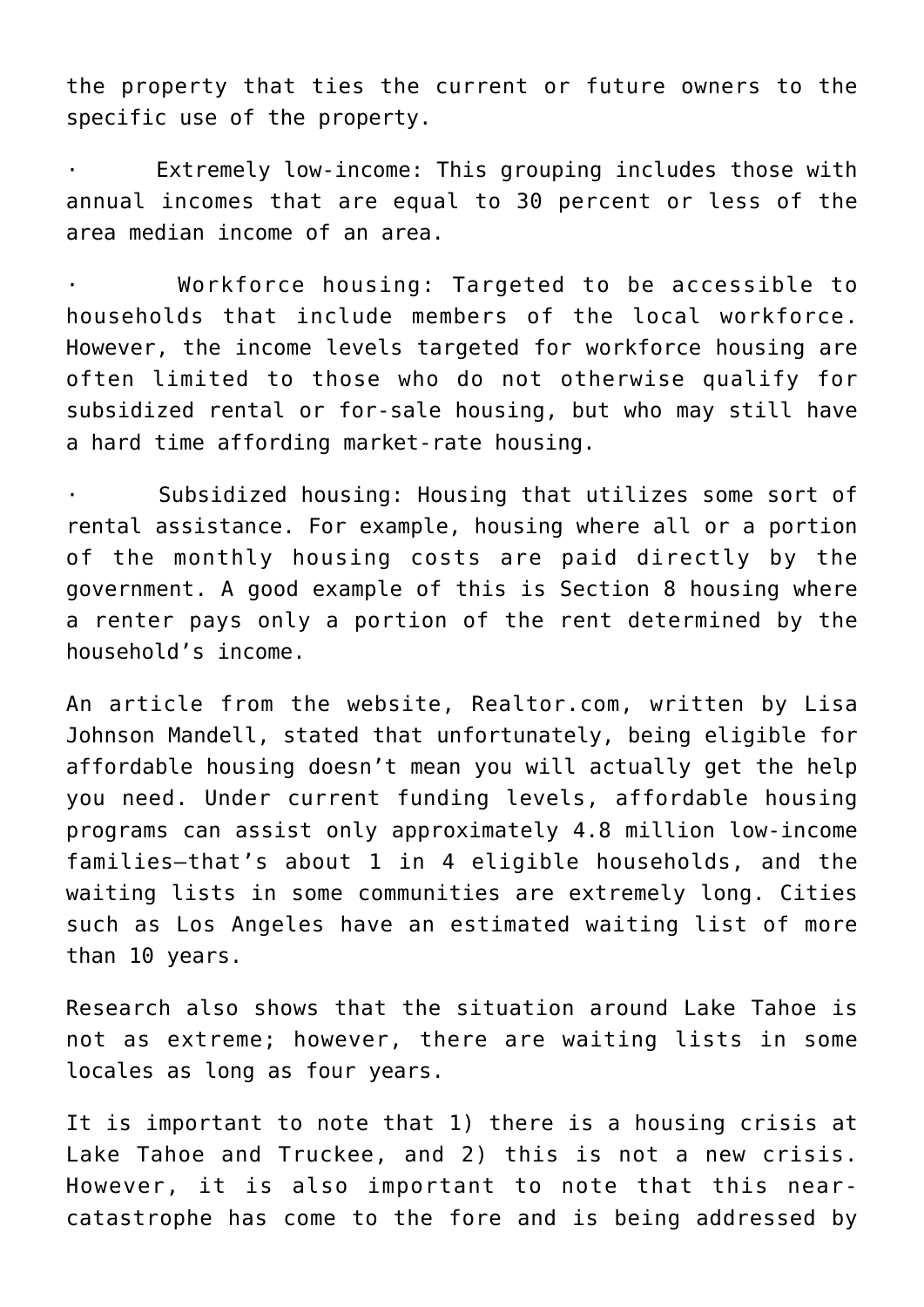civic and community leaders.

For example, Heidi Hill Drum, the CEO of Tahoe Prosperity Center, said, "It is difficult to build affordable housing in the Lake Tahoe region because the projects often don't pencil for a developer. Most affordable housing projects that have been completed were done when the state of California had redevelopment funds. Those funds are no longer available and local government jurisdictions do not have many options to bridge that gap."

DeDe Cordell, Placer County's director of public affairs and communications, concurred with Drum, also noting the demise of California's redevelopment agencies.

A document highlighting the history of RDAs in California says the death of this government-based entity will surely reduce the number of new affordable housing developments in the foreseeable future.

This forecast is now coming to fruition, and as the document says, no approved measures currently allow for an equivalent statewide set-aside fund exclusively for providing future affordable housing after all existing obligations are met by other agencies.

Affordable housing is a high priority for Placer County, Cordell told *Lake Tahoe News*. "We are looking at a lot of different possibilities to determine the best approaches to tackling this challenge. It's a challenge countywide (Placer County encompasses not only Auburn, but also Tahoe City, Kings Beach and Tahoe Vista), but it's especially challenging at Tahoe because it's such a tourism/service-based economy, and with so many people opting to use their homes as short-term vacation rentals, it's significantly reduced the available housing stock, making the problem that much worse. We are even considering ways to encourage/incentivize owners to rent their properties seasonally or long-term to create additional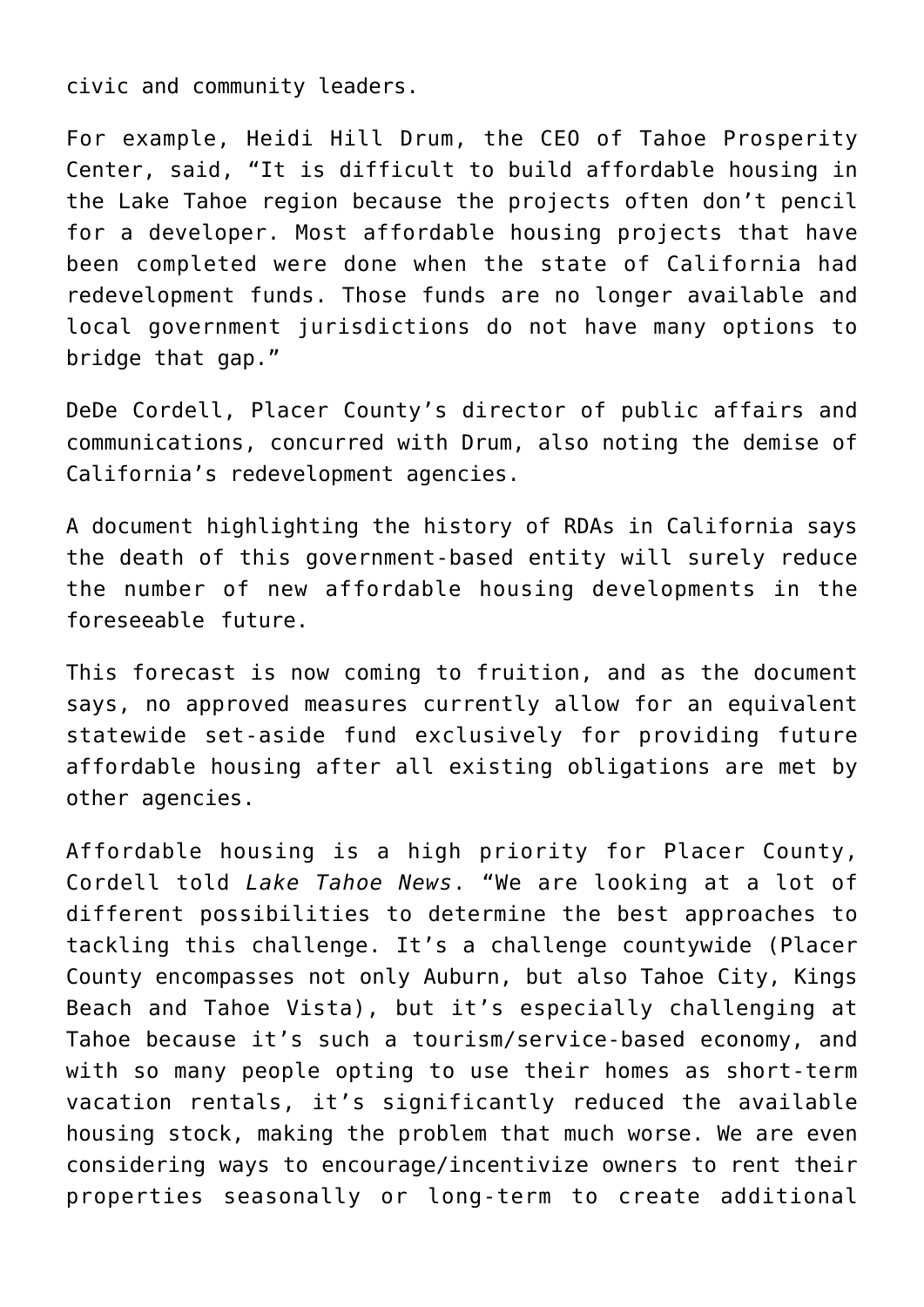housing stock that can be affordable to people in a variety of income levels."

A report (The Regional Housing Study) from the Tahoe Truckee Community Foundation backs up Cordell's statements. In fact, the report says, 65 percent of the homes at Tahoe and Truckee sit vacant most of the year because they are vacation houses. Consequently, in order to stay close to their workplace, locals spend a huge chunk of their incomes on housing, some of it without adequate space or heating.

And from Drum, "There are some federal programs that help subsidize building affordable housing projects, but without local government funding, they often aren't enough. And given how expensive land is at Lake Tahoe, it makes it even more challenging here. Add to that the additional regulations we have due to our environmental protections, Tahoe is a challenging place to build any housing in the affordable and mid-ranges."

TTCF's Regional Housing Study's further examination of housing within the Tahoe basin, including Truckee, reports that the region's median housing price far exceeds the prices considered affordable for the area's median incomes, pricing a significant portion of the workforce out of the housing market.

To make matters worse, Drum said, there is little affordable housing in the pipeline or in the planning stages in any location around the lake. "But that doesn't mean there's no effort in getting that pipeline full," she told *Lake Tahoe News*, referencing another task force spearheaded by Sue Novasel, county supervisor for district 5 in El Dorado County.

"One of the things that's come out [talks about affordable housing] is that every jurisdiction has specific problems and needs and that trying to embrace the entire lake is difficult. We decided we need to get specific about the South Shore,"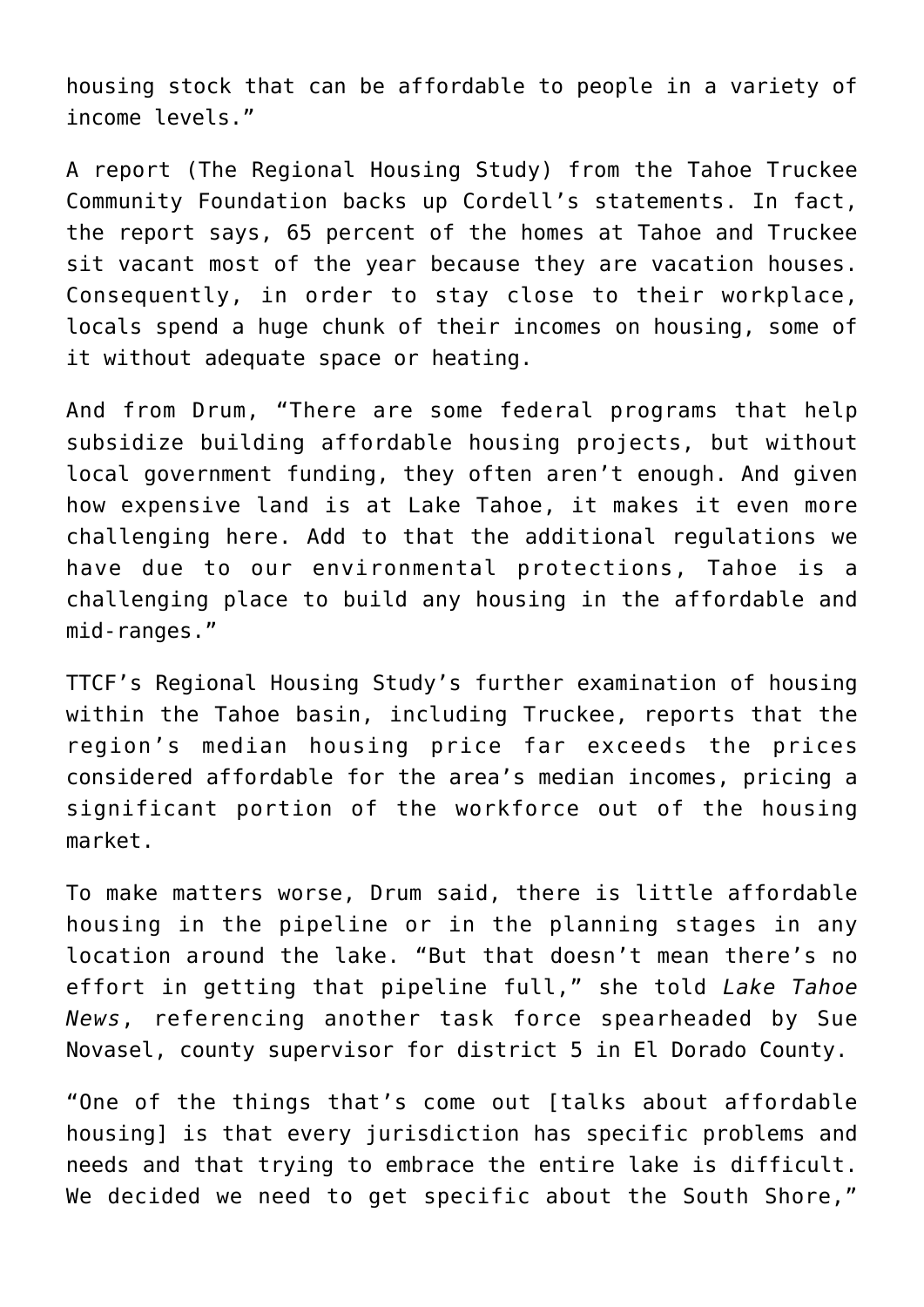Novasel told *LTN*.

Additionally, with a consultant's help, the group decided to work with Tahoe Prosperity on a pilot project. Novasel said, "Tahoe Prosperity will take the lead to develop a pilot project to redevelop an area, maybe a motel for low income people. We need to develop a tool box and we hope to get some of the fees lowered. The need is immediate. Private business needs to be a part of this.

"If we as a group can come up with a blueprint; if we can put a dent in this by getting people working together, we can at least start on the problem."

As to the question of how many more units are needed throughout the basin to meet demand, Placer County's Cordell said there is no simple answer to this conundrum. "Our county is in the process of preparing the Economic and Housing Needs Analysis for Placer County," she said. "This is anticipated to be completed by the end of the year and will provide us a better understanding of what the needs are in the area."

Following is a fairly comprehensive list of the housing available now for moderate to low-income families and individuals. Although there may be other existing data, that information was not readily available to *Lake Tahoe News* at press time. The information was gleaned from the May 2014 Tahoe Regional Housing Needs Report compiled by BAE Urban Economics and, also assembled by BAE, from the North Tahoe Regional Workforce Housing Needs Assessment as well as from conversations with representatives from Tahoe Regional Planning Agency, Placer County, Douglas County, El Dorado County and South Lake Tahoe.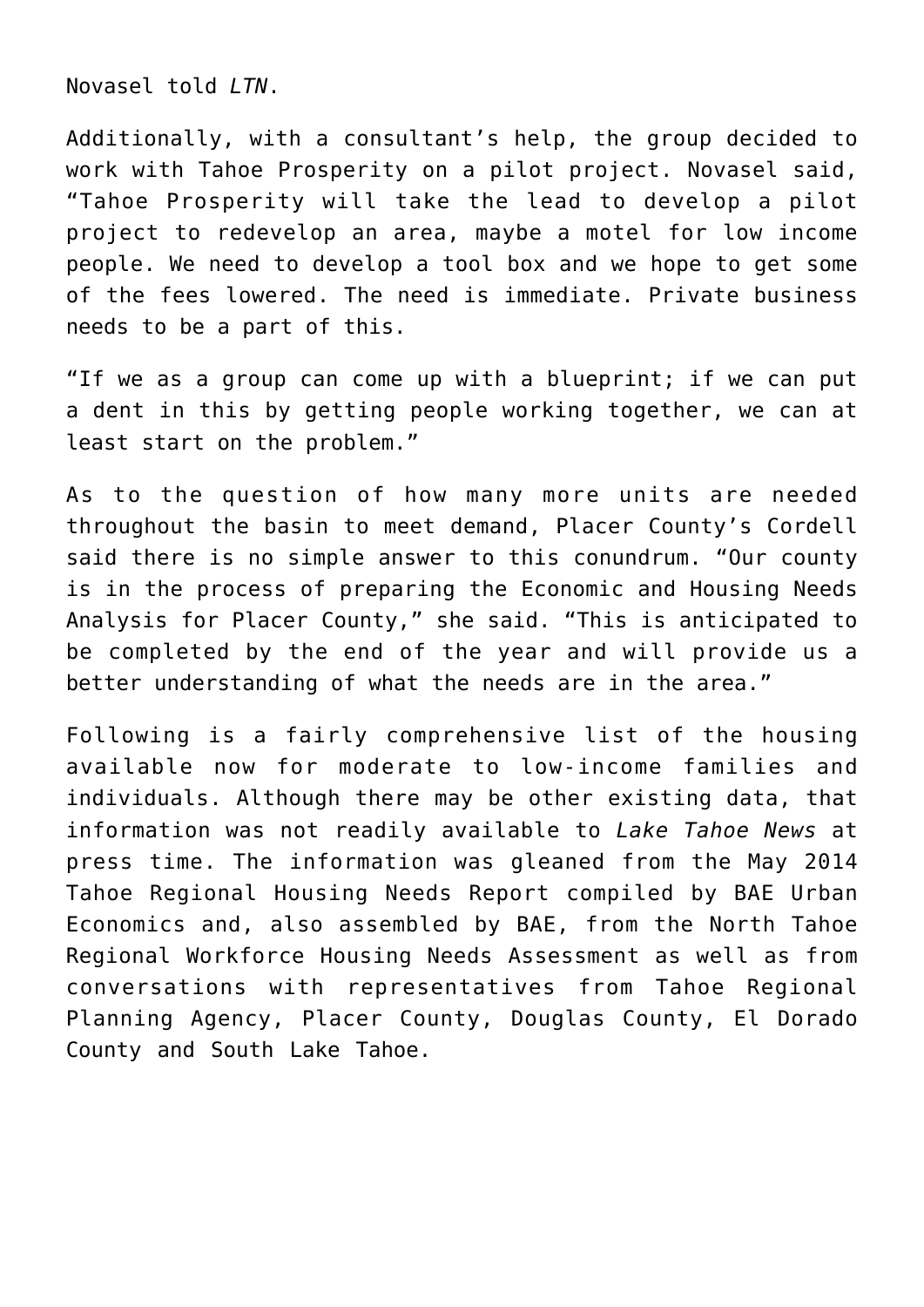

Landlords in the Tahoe-Truckee area don't always care about providing quality housing. Photo/Heidi Hill Drum

#### **Complex name:**

### **California side**

Bijou Woods Apartments/South Lake Tahoe/92 units low or very low income

Evergreen Apartments/South Lake Tahoe/26 units low or very low income

Kelly Ridge Apartments/South Lake Tahoe/30 units very low income/2 units 62 or older

Sierra Garden Apartments/South Lake Tahoe/76 units low or very low income

Sky Forest Acres/South Lake Tahoe/17 units very low income/1 unit for disabled

Tahoe Pines Apartments/South Lake Tahoe/26 units low or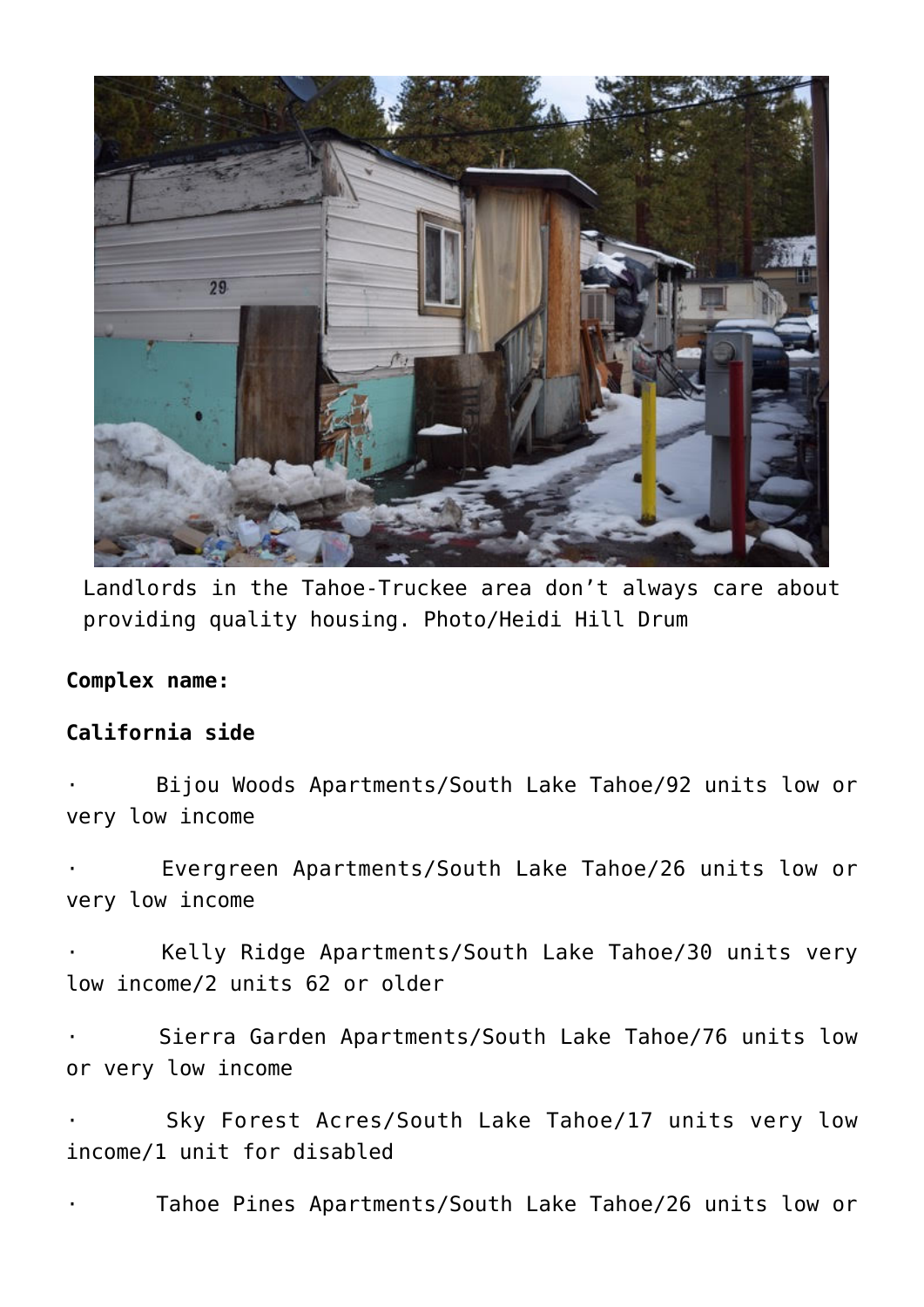very low income

Tahoe Senior Plaza/South Lake Tahoe/45 units very low income

· Tahoe Valle Townhomes/South Lake Tahoe/70 units low or very low income

The Aspens/South Lake Tahoe/56 units

# **Nevada side**

· Lake Vista 1/Stateline/24 units low or very low income

Lake Vista 11/Stateline/40 units low or very low income

Meadowbrook Apartments/Stateline/30 units low or very low income

Aspen Grove Apartments/Stateline/39 units low or very low income

#### **North Lake Tahoe area**

Kings Beach Housing Now/Kings Beach/77 units low or very low income

Corda/Tahoe City/1 unit

# **Truckee area**

Frishman Hollow/Truckee/32 units very low income

Henness Flats/Truckee/92 units low or very low income

River View Homes/Truckee/38 low or very low income homes

Sawmill Heights/12 low income (this is a mixed-income property containing 96 units, 12 of which are low income)

· Sierra Village/59 low or very low income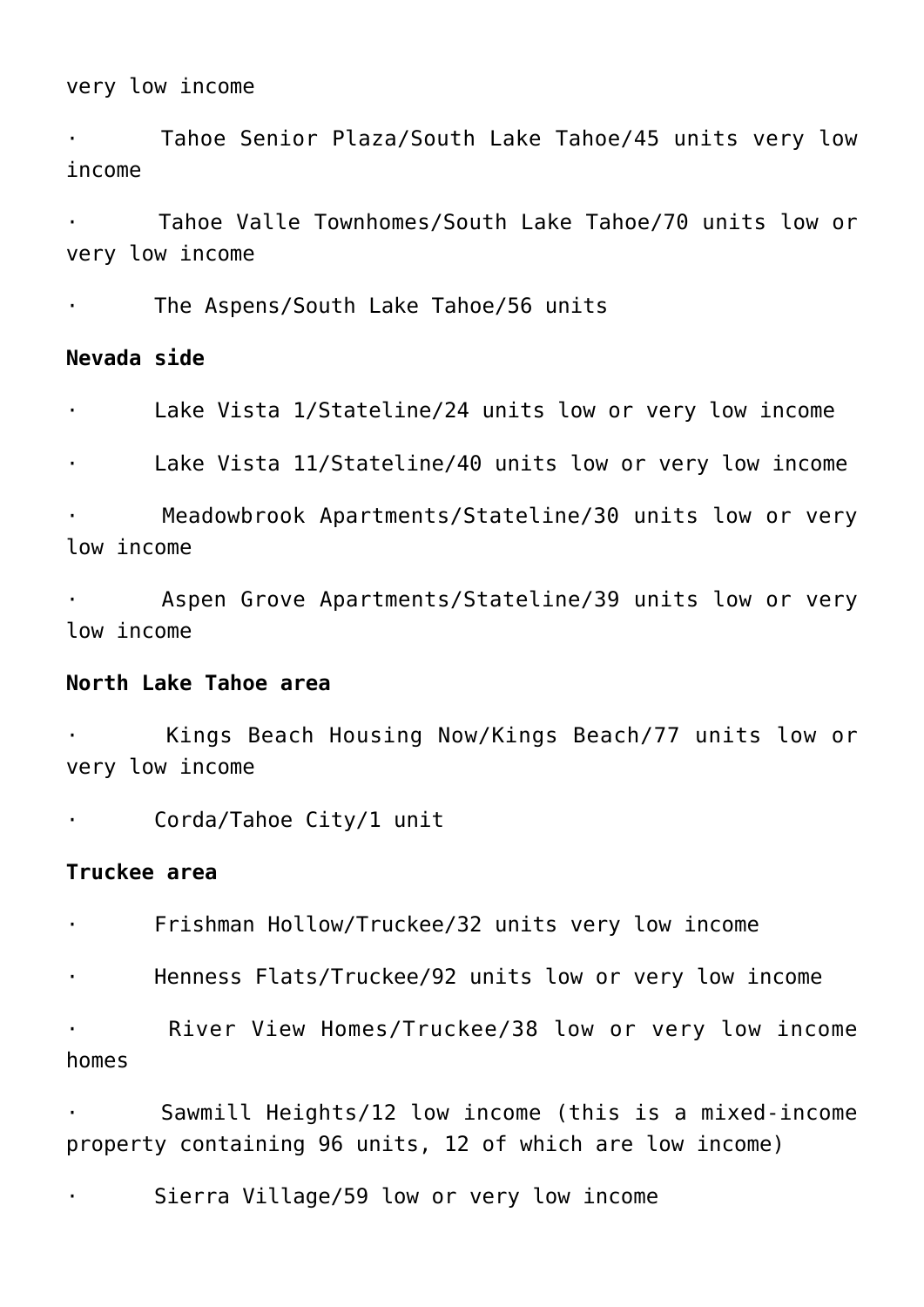- Truckee Donner Senior/60 low or very low income
- Truckee Pines/104 low or very low income
- Martis Vallev/4 units.

Douglas County Community Development Director Mimi Moss advised that Douglas County's 2011 Housing Element suggests that to meet historic population growth over the next 20 years, there will need to be 1,258 additional new low or very low income housing units, and an additional 700 new rental spaces. These figures represent the need for the entire county and not just the areas within the Tahoe basin.

In Placer County, Cordell reported several new housing projects are in the development stage, although no specific build-out data is now available.

As for easing some of the obstacles faced by potential developers, Tom Lotshaw, the public information officer for TRPA said, "Affordable, multi-family housing projects (serving people with 80 percent or less of county median income) are exempt from the need for the normal residential building allocations.

"Hundreds of bonus units are available for these types of projects at no cost from TRPA based on project need. Unfortunately, while these bonus units are readily available, we have not seen them requested or used much at Lake Tahoe."

He added that the 2012 Regional Plan included a number of land-use planning incentives including height, density, coverage and provisions for mixed-use development for affordable multi-family housing units in town centers, in close proximity to the places where people work, shop and go to school.

As discussed earlier, the Lake Tahoe Basin is not unique in its need for housing that will meet the requirements of all of